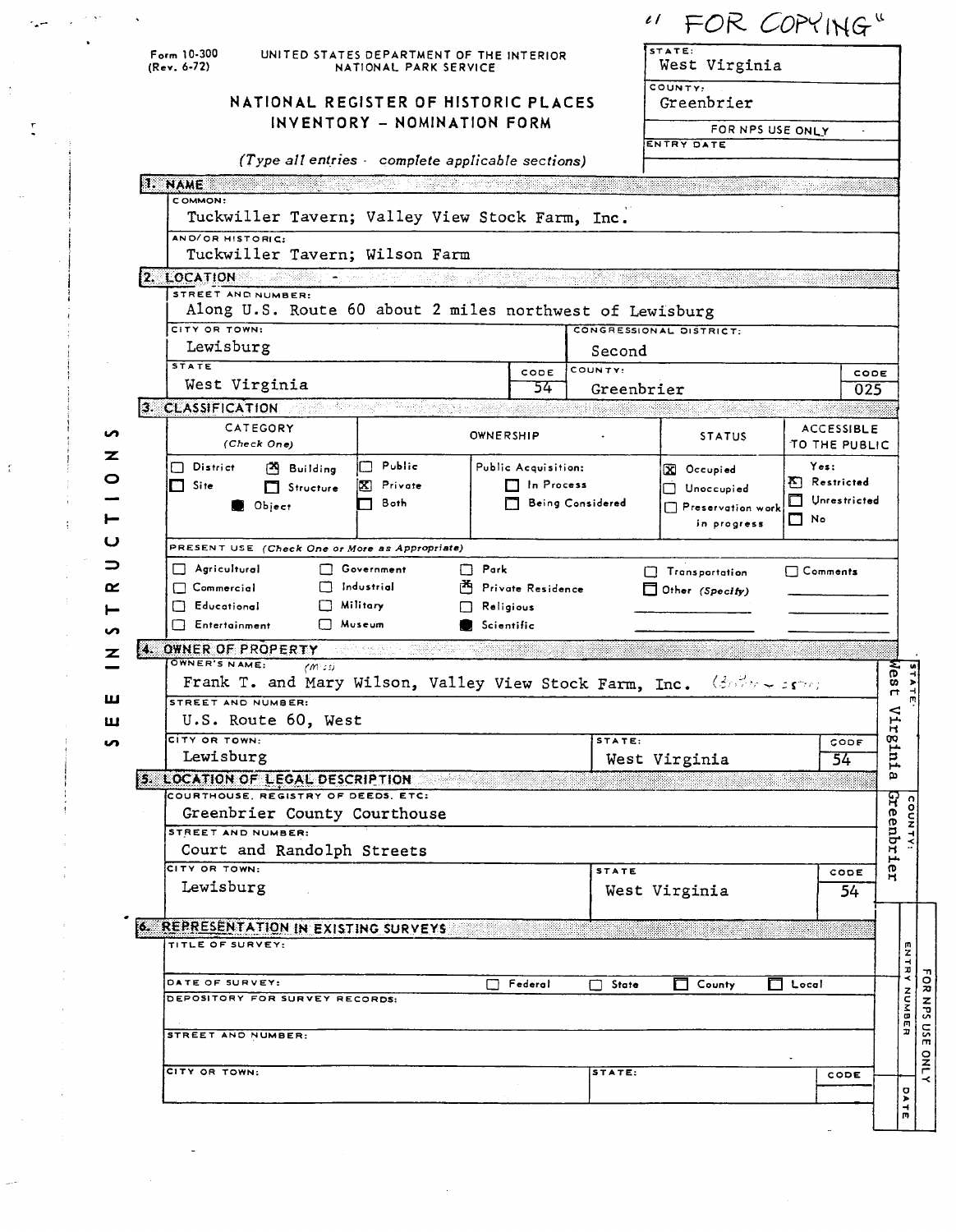| (Check One)<br>$\Box$ Good<br>X Excellent<br>Deteriorated<br>$\Box$ Fair<br>$\Box$ Ruins<br>Unexposed<br>CONDITION<br>(Check One)<br>(Check One) |                | R Altered |  |  |  |
|--------------------------------------------------------------------------------------------------------------------------------------------------|----------------|-----------|--|--|--|
|                                                                                                                                                  |                |           |  |  |  |
|                                                                                                                                                  |                |           |  |  |  |
|                                                                                                                                                  |                |           |  |  |  |
| 그림 전자 사람이 그리는 그 가게 되고 있는 사람들이 공부한 지금을 받는 것 없었다.                                                                                                  | 7. DESCRIPTION |           |  |  |  |

**)ESCRIBE THE PRESENT AND ORIGINAL (if known) PHYSICAL APPEARANCE** 

David Tuckwiller and his wife, Sallie Linson Tuckwiller, built what became known as Tuckwiller Tavern about 1828 on land given David by his father in 1815. It is generally accepted that the brick house was constructed by John W. Dunn and David K. Spotts, local brickmasons, contractors, and "architects" who burned bricks on the grounds and took most of three years (1826- 1828) to complete the structure and its many dependencies.

This stalwart, but picturesque house has marks of the early, rusticated Greek Revival architecture much favored by Dunn. Tuckwiller Tavern is a  $f: f$ large, two-story (plus basement) rectangular brick building with a one-story ell to the rear of the west side. On a strong field stone foundation the builders erected twelve inch thick outer walls and even stouter seventeen inch deep interior supports and dividers. The unit has a simple plan of four, roughly square  $(18' 10'' \times 19')$  rooms on each floor of the front section (branching from full-length, nine foot wide hallways), two smaller rooms in the ell, and a basement divided into three areas. Each of the rooms is served by a separate fireplace, the four on the first and second floors of the main section housed in individual exterior chimneys which rise high abovc the gable ends of the high-pitched roof. Rooms in the ell share an interior chimney located along the partition.

Windows (9/6 double hung on the first floor and 6/6 double hung on the second) symmetrically break the front (north) facade, two being placed on either side of the main entrance door with five being located on the second floor of this elevation. First-story rooms also have a window to the side of the fireplace on the east elevation between the chimneys, and there are two windows on the second floor of the west elevation with the southeast room having openings to the rear. **A** porch, enhanced by four massive, white wooden columns, stretches across about two-thirds of the front, having replaced the original portico in 1911 (this is the only change to the original exterior). Another porch completely surrounds the interior of the ell at the back of the house.

Sleepers supporting the building are large, whole oak tree trunks still covered with heavy bark and exposed to sight in the basement. Joists of the second floor are concealed, *4"* x 4" whip-sawn timbers. Interior woodwork is heavy and rather plain except for the beautifully reeded mantels. Some of the old floors of wide boards fastened by square iron nails are still in use, but others have been replaced or covered with pegged, random-width oak. Hall entrance doors are of wide boards battened on the inside and reinforced with long, hand-wrought iron straps, while all others are paneled and have the original locks and hinges. The only change ever made to the interior was thc placing of a doorway between two first-floor rooms on the east side of the main hall.

To the rear of Tuckwiller Tavern stands a brick smokehouse, the last remnant of the numerous brick outbuildings constructed about the time of the main house. These originally included a huge barn, granary, slavehouse and blacksmith shop, all torn down about 1920 to facilitate the building of U.S. Route 60 in the area.

 $m$  $\mathbf{\pi}$ z  $\sim$  $\rightarrow$  $\overline{a}$  $\subset$  $\Omega$  $\overline{\phantom{a}}$  $\circ$ z.

S

**Un**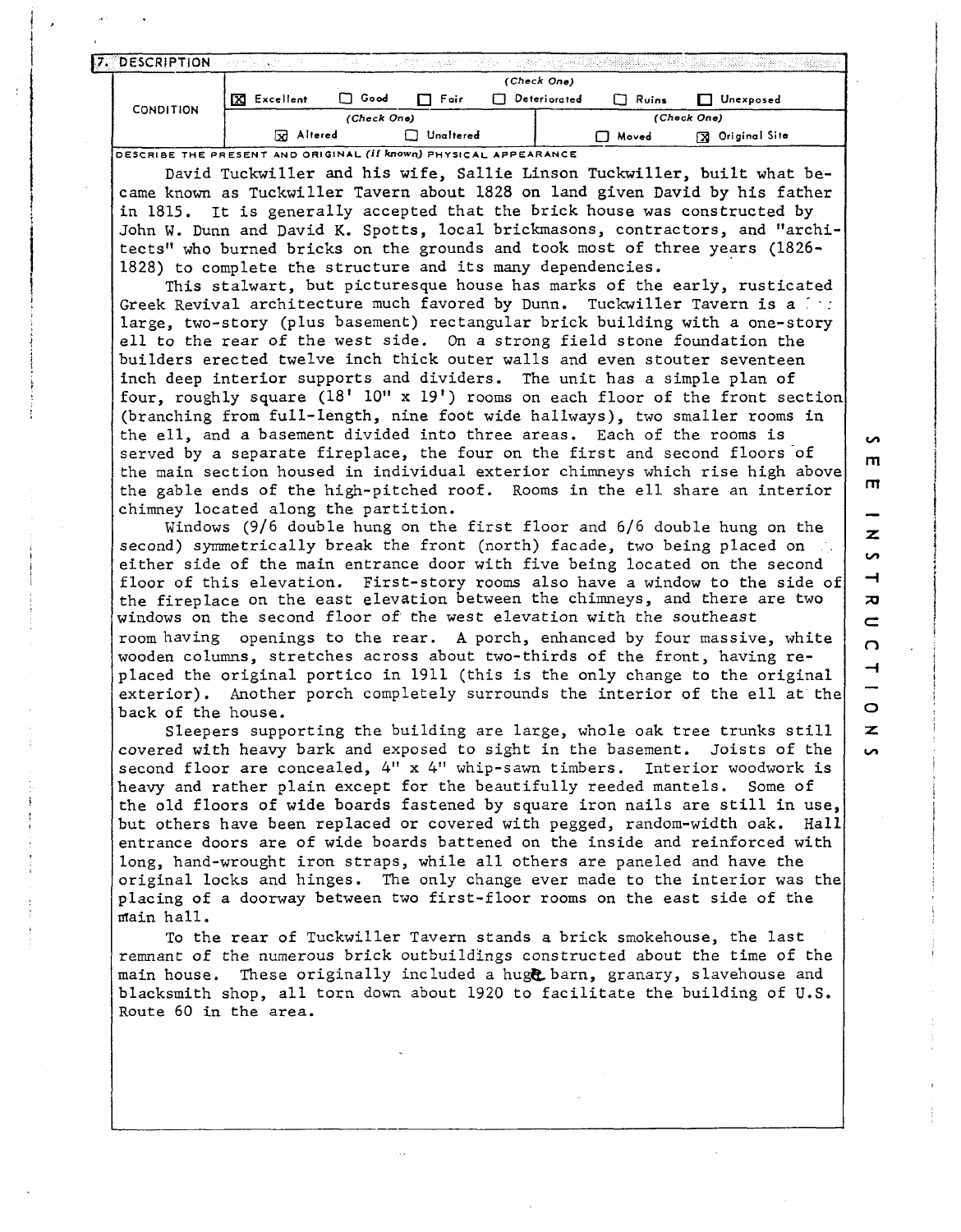| PERIOD (Check One or More as Appropriate)                |                    |                        |                        |
|----------------------------------------------------------|--------------------|------------------------|------------------------|
| $\Box$ Pre-Columbian                                     | 16th Century       | 18th Century<br>П      | 20th Century           |
| $\Box$ 15th Century                                      | 17th Century       | <b>EX</b> 19th Century |                        |
| SPECIFIC DATE(S) (If Applicable and Known)               |                    | c. 1828 (constructed)  |                        |
| AREAS OF SIGNIFICANCE (Check One or More as Appropriate) |                    |                        |                        |
| Abor iginal                                              | <b>Education</b>   | Political              | Urban Planning         |
| <b>Prehistoric</b>                                       | $\Box$ Engineering | Religion/Phi.          | $\Box$ Other (Specify) |
| Historic<br>n.                                           | Industry           | losophy                |                        |
| Agriculture                                              | Invention<br>П     | Science<br>$\Box$      |                        |
| <b>X</b> Architecture                                    | Landscape          | Sculpture              |                        |
| Art<br>m                                                 | Architecture       | Social/Human-          |                        |
| <b>XI</b> Commerce                                       | Literature         | itarian                |                        |
| Communications                                           | 「fre Militory」     | Theater                |                        |
| Conservation                                             | Music              | Transportation<br>W.   |                        |

**TATEMENT OF SIGNIFICANCE** 

Among the many buildings which have influenced the history of southeastern West Virginia, Tuckwiller Tavern certainly deserves mention as a noteworthy example of an excellently designed and executed structure which served in the growth of the area's economy. Itself the center of a fine stretch of farmland, the tavern became a frequented stop along a route which tapped the interior of western Virginia to the Ohio country and provided a major east-west access for the flow of capital, labor and raw materials. The significance is attested to further by military activity in the region during the Civil War, for its prize was recognized in the issues of economic and political realities as a gateway to the Kanawha Valley.

Tuckwiller Tavern is one of the best samples of the rusticated architectural interpretations of master builder John Dunn in the southeastern portion of what is now West Virginia. This large and imposing brick structure stands as a solid reminder of modified Greek Revival lines placed upon a former frontier with a growing sophistication. The pairs of high exterior chimneys and steep gable roof provided the practical in warmth from large and plentiful fireplaces and as protection against the elements, but they also contributed to the picturesque air of this magnificent stop along the James River and Kanawha Turnpike.<br>The tavern was constructed under the auspices of David Tuckwiller who

had received the land from his father in 1815. Together with its outbuildings (a substantial brick barn as well as other log barns, a smokehouse granary, slavehouse, blacksmith shop and stone still), the main house was a reminder of the prosperity of the hardy German family which had come to the area from the Valley of Virginia about 1776. David ran a successful farming operation, but he is best remembered as host to the traveling public which passed along the major highway between the Ohio River and the east in this part of Virginia. Drovers especially liked the facilities of the farm for they always could expect good lodging, meals and fine care for their animals. Tuckwiller Tavern became a must stop on the way to the markets at Richmond, Baltimore and Philadelphia.

As with its note in the commerce between east and west, the place also played a role in the developing transportation system. It became a stage stop along the turnpike and helped foster a growth in the use of the route as a preferred highway. Guaranteed accommodations at regular intervals made travel easier, and the hospitality displayed here added to the renown of its proprietor. Until about 1872, when the railroad captured much of the business in shipping animals to the east, Tuckwiller Tavern remained an impressive stop along the way.

During the Civil War, a skirmish occurred a short distance from the

 $\bullet$  $\vdash$  $\mathbf{\Omega}$  $\Rightarrow$  $\sim$  $\overline{\phantom{a}}$ Š, z ш

**S**  $\mathbf{z}$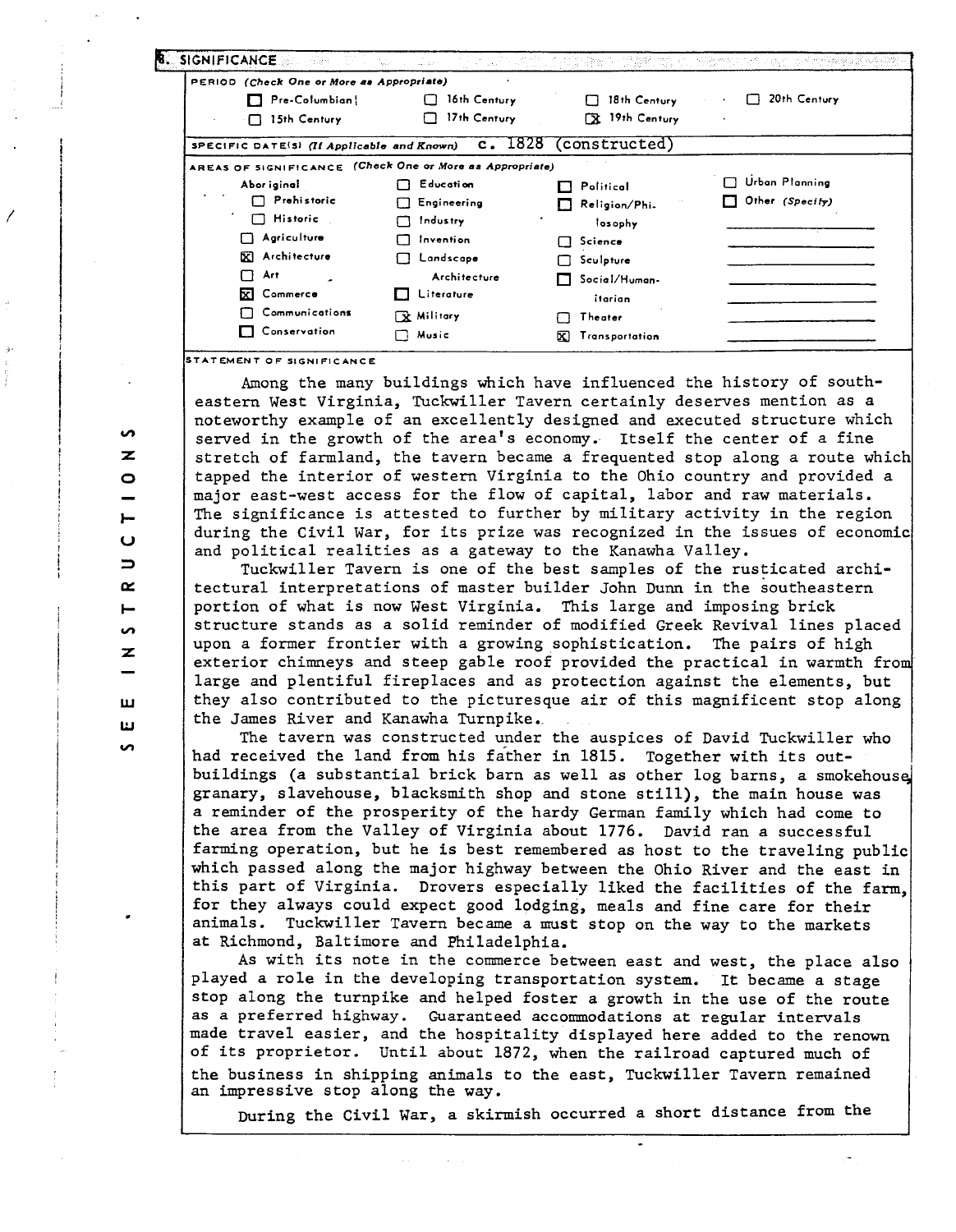## Form 10-300<sub>0</sub> UNITED STATES DEPARTMENT OF THE INTERIOR **STATES**<br>(July 1969) **MATIONAL PARK SERVICE NATIONAL PARK SERVICE**

| NATIONAL REGISTER OF HISTORIC PLACES |  |
|--------------------------------------|--|
|--------------------------------------|--|

**INVENTORY** - **NOMINATION FORM** 

## **ENTRYNUMBER DATE (Con** *tinuation Sheet)* <sup>I</sup>

| STATE<br>West Virginia |      |
|------------------------|------|
| COUNTY<br>Greenbrier   |      |
| FOR NPS USE ONLY       |      |
| <b>ENTRY NUMBER</b>    | DATE |

**GPO 621-724** 

**(Number all entrfee)** 

## 8. SIGNIFICANCE (Continued)

house at a place called Tuckwiller Hill. Many of the wounded were treated at the tavern, and several died there. Its use as a headquarters and barracks in 1864 by Union General David Hunter adds to its distinction, more so because it was not destroyed (Hunter had a reputation for destruction of property in the area) than because it housed high military personnel.

With the end of its extensive service as a place of respite for the traveler, the house continued to serve as the center of a prosperous farm. The land is still good, and prize stock is currently being raised by a corporation partly under the ownership of descendants of David Tuckwiller. The old tavern is no less sturdy and impressive with age. In fact, today it still stands **out** as one of **the** finest homes in southeastern West Virginia.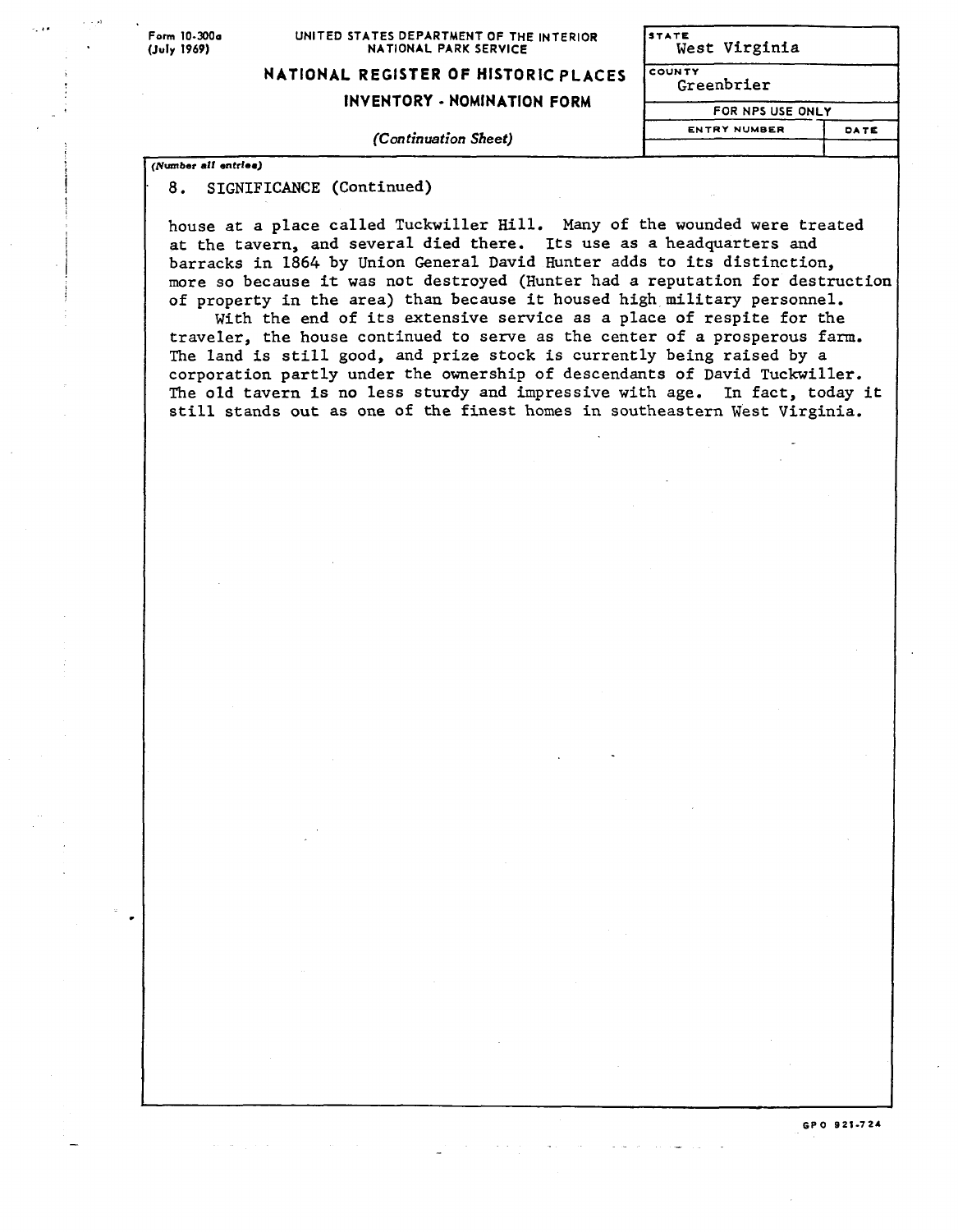|                 |                       | the author, n.d. (1917?). (p. 294)                                                                              |           |              |              | Cole, J. R. History of Greenbrier County. Lewisburg, W.Va.: published by           |                                            |                     |
|-----------------|-----------------------|-----------------------------------------------------------------------------------------------------------------|-----------|--------------|--------------|------------------------------------------------------------------------------------|--------------------------------------------|---------------------|
|                 |                       |                                                                                                                 |           |              |              | Dayton, Ruth Woods. Greenbrier Pioneers and Their Homes. Charleston, W.Va.:        |                                            |                     |
|                 |                       |                                                                                                                 |           |              |              | West Virginia Publishing Co., 1942. (pp. 95-102)                                   |                                            |                     |
|                 |                       | Inc., 1957. (p. 48)                                                                                             |           |              |              | Lewisburg Landmarks. Charleston, W.Va.: Education Foundation                       |                                            |                     |
|                 |                       |                                                                                                                 |           |              |              | Historical Booklet, Greenbrier County, 160th Anniversary, 1778-1938. N.P.,         |                                            |                     |
|                 |                       |                                                                                                                 |           |              |              | n.d. (Copy in West Virginia University Library, Morgantown, W.Va.)                 |                                            |                     |
|                 | $(pp. 18-20)$         |                                                                                                                 |           |              |              |                                                                                    |                                            |                     |
|                 |                       |                                                                                                                 |           |              |              |                                                                                    |                                            |                     |
|                 | 10. GEOGRAPHICAL DATA |                                                                                                                 |           |              |              |                                                                                    |                                            |                     |
|                 |                       | LATITUDE AND LONGITUDE COORDINATES<br>DEFINING A RECTANGLE LOCATING THE PROPERTY                                |           |              | $\mathbf{O}$ | LATITUDE AND LONGITUDE COORDINATES<br>DEFINING THE CENTER POINT OF A PROPERTY      |                                            |                     |
| CORNER          |                       | LATITUDE                                                                                                        | LONGITUDE |              | R            | LATITUDE                                                                           | OF LESS THAN TEN ACRES<br><b>LONGITUDE</b> |                     |
|                 |                       | Degrees Minutes Seconds   Degrees Minutes Seconds                                                               |           |              |              | Degrees Minutes Seconds                                                            | Degrees Minutes Seconds                    |                     |
| <b>NW</b>       |                       |                                                                                                                 |           |              |              | $37° 49 \cdot 21$                                                                  | 80 •<br>28 <sup>1</sup>                    | 43.                 |
| NE              |                       |                                                                                                                 |           |              |              |                                                                                    |                                            |                     |
| SΕ<br><b>SW</b> |                       |                                                                                                                 |           |              |              | 17/545887                                                                          | 4186044                                    |                     |
|                 |                       | APPROXIMATE ACREAGE OF NOMINATED PROPERTY:                                                                      |           |              | 2            | acres                                                                              |                                            |                     |
|                 |                       |                                                                                                                 |           |              |              | LIST ALL STATES AND COUNTIES FOR PROPERTIES OVERLAPPING STATE OR COUNTY BOUNDARIES |                                            |                     |
| STATE:          |                       |                                                                                                                 |           | CODE         |              | COUNTY                                                                             |                                            | CODE                |
| STATE:          |                       |                                                                                                                 |           |              |              |                                                                                    |                                            |                     |
|                 |                       |                                                                                                                 |           | CODE         |              | COUNTY:                                                                            |                                            | CODE                |
| STATE:          |                       |                                                                                                                 |           | CODE         |              | COUNTY:                                                                            |                                            | CODE                |
|                 |                       |                                                                                                                 |           |              |              |                                                                                    |                                            |                     |
| STATE:          |                       |                                                                                                                 |           |              |              |                                                                                    |                                            |                     |
|                 |                       |                                                                                                                 |           | CODE         |              | COUNTY:                                                                            |                                            |                     |
|                 |                       |                                                                                                                 |           |              |              |                                                                                    |                                            |                     |
|                 | 11. FORM PREPARED BY  |                                                                                                                 |           |              |              |                                                                                    |                                            |                     |
| NAME AND TITLE: |                       |                                                                                                                 |           |              |              |                                                                                    |                                            |                     |
| ORGANIZATION    |                       |                                                                                                                 |           |              |              | C.E. Turley, Field Agent and James E. Harding, Research Analyst                    | DATE                                       |                     |
|                 |                       | West Virginia Antiquities Commission                                                                            |           |              |              |                                                                                    | \$eptember 9, 1974                         |                     |
|                 | STREET AND NUMBER:    |                                                                                                                 |           |              |              |                                                                                    |                                            |                     |
|                 |                       | Old Mountainlair, West Virginia University                                                                      |           |              |              |                                                                                    |                                            |                     |
| CITY OR TOWN:   |                       |                                                                                                                 |           |              |              | STATE                                                                              |                                            |                     |
| Morgantown      |                       |                                                                                                                 |           |              |              | West Virginia                                                                      |                                            | CODE<br>CODE<br>54. |
|                 |                       | 12. STATE LIAISON OFFICER CERTIFICATION                                                                         |           |              |              | NATIONAL REGISTER VERIFICATION                                                     |                                            |                     |
|                 |                       |                                                                                                                 |           |              |              |                                                                                    |                                            |                     |
|                 |                       | As the designated State Liaison Officer for the Na-                                                             |           |              |              | I hereby certify that this property is included in the                             |                                            |                     |
|                 |                       | tional Historic Preservation Act of 1966 (Public Law                                                            |           |              |              | National Register.                                                                 |                                            |                     |
|                 |                       | 89-665), I hereby nominate this property for inclusion                                                          |           |              |              |                                                                                    |                                            |                     |
|                 |                       | in the National Register and certify that it has been<br>evaluated according to the criteria and procedures set |           |              |              |                                                                                    |                                            |                     |
|                 |                       | forth by the National Park Service. The recommended                                                             |           |              |              |                                                                                    |                                            |                     |
|                 |                       | level of significance of this nomination is:                                                                    |           |              |              | Director, Office of Archeology and Historic Preservation                           |                                            |                     |
|                 | National              | State                                                                                                           |           | Local $\Box$ |              |                                                                                    |                                            |                     |
|                 |                       |                                                                                                                 |           |              |              |                                                                                    |                                            |                     |
|                 |                       |                                                                                                                 |           |              |              | $D$ afe                                                                            |                                            |                     |
| Name            |                       |                                                                                                                 |           |              |              | ATTEST:                                                                            |                                            |                     |
|                 | Leonard M. Davis      |                                                                                                                 |           |              |              |                                                                                    |                                            |                     |
|                 |                       | Title State Historic Preservation                                                                               |           |              |              |                                                                                    |                                            |                     |
|                 | Officer               |                                                                                                                 |           |              |              |                                                                                    | <b>Keeper of The National Register</b>     |                     |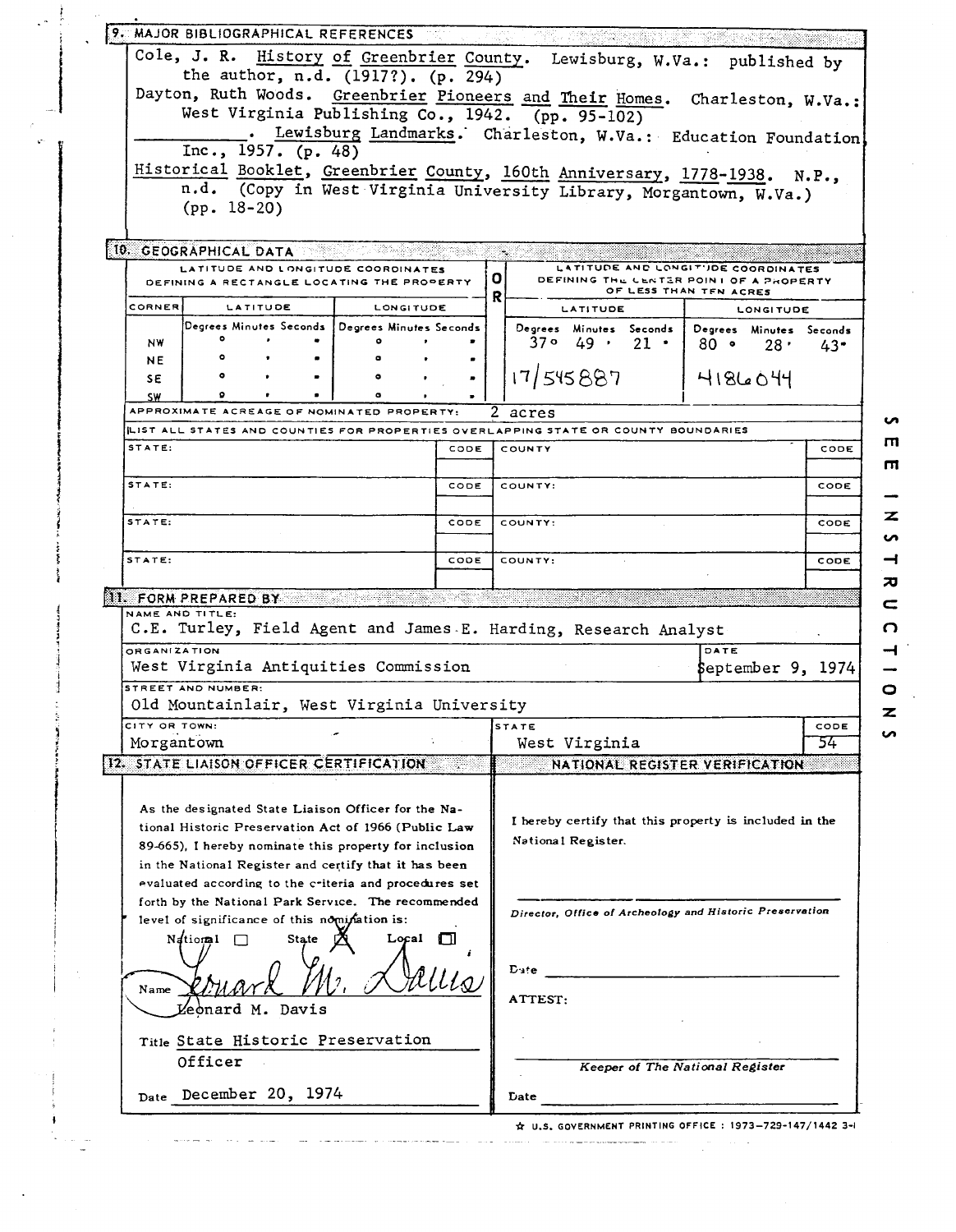